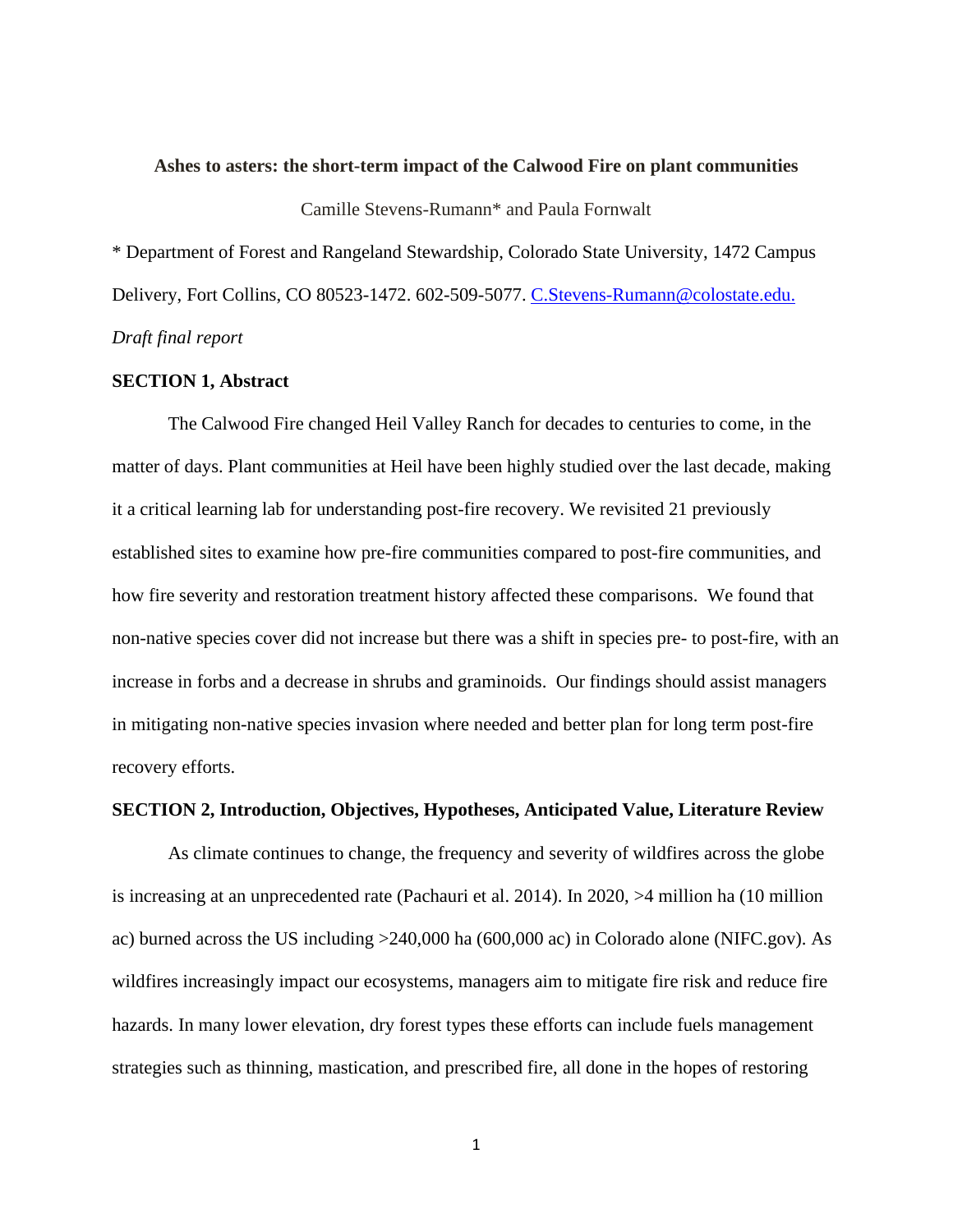ecologically-appropriate forest densities and fire regimes and reducing human values lost when wildfires do occur (Colorado State Forest Action Plan 2020). However, when extreme weather drives wildfire events, managers are often still left with charred landscapes and many questions about potential short- and long-term post-fire changes.

Wildfires can alter the successional trajectories of plant communities, with pre-fire species composition, as well as site factors such as fire severity and management history, playing key roles in shaping immediate post-disturbance outcomes (Johnstone et al. 2016). These communities, in turn, can set longer-term successional trajectories (Romme et al. 2011). However, the impact of changing disturbance regimes coupled with climate change has challenged our understanding of post-disturbance trajectories (Coop et al. 2020).

Many post-fire studies have been conducted across the wildfires that have burned in Colorado and across the west. One of the common limitations of this post-fire research is that pre-fire data are often unavailable to serve as a benchmark for evaluating post-fire change (but see Fornwalt and Kaufmann 2014). Some studies attempt to overcome this limitation by collecting data in unburned areas, but this approach requires an assumption that the unburned areas were comparable to the burned areas prior to burning (e.g.Stevens-Rumann and Fornwalt 2018, )). Other studies only focus on post-fire dynamics (e.g, Day et al. 2017, Dodge et al. 2019).

The Calwood Fire presents a unique opportunity to examine how plant communities change after wildfires due to the availability of multiple plant species datasets that were created for projects at Heil Valley Ranch in the past 10 years (Briggs and Fornwalt 2012; Briggs et al. 2017; Stevens-Rumann and Fornwalt 2018). Given the existing datasets we ask: a) How did plant richness (i.e., number of species at a site), cover, and composition change immediately post-fire? Are changes associated with site factors such as fire severity and management history?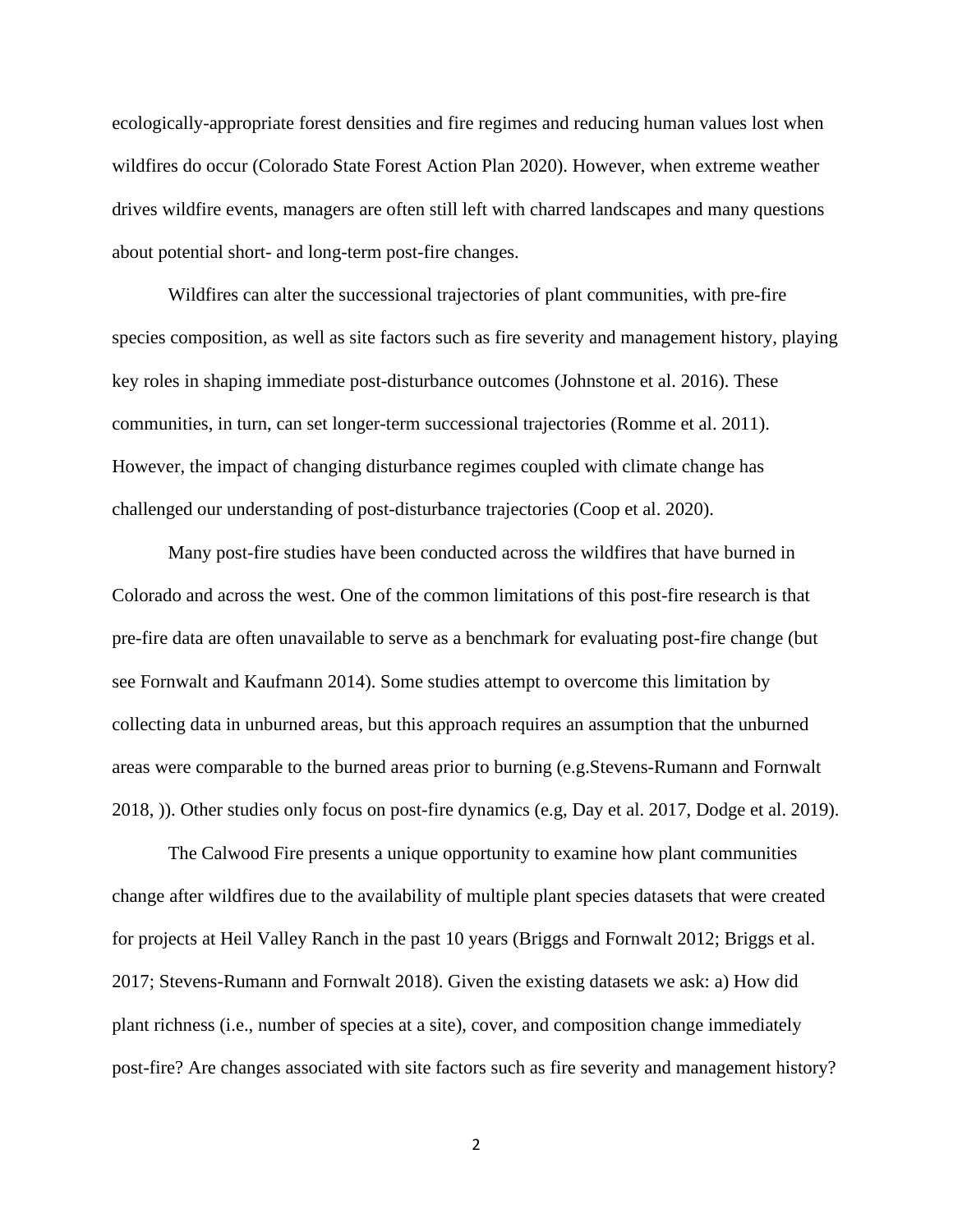b) How many pre-fire species were found immediately post-fire? How many new species? Do these numbers vary with site factors?

We hypothesized that the largest plant community change will be seen in those area that experienced high severity fire. Additionally, those sites with higher non-native species presence pre-fire will have high proportional increases in non-native species. This project will allow managers of Heil Ranch to identify non-native species of concern that may need more active removal in the early post-fire years and understand how these plant communities have changed as a result of the Calwood Fire allowing managers to make critical early-post fire management decisions such as what and where to seed.

## **Methods**

This study leveraged 21 ponderosa pine (*Pinus ponderosa)*– dominated sites that were initially measured between 2011-2018 at Heil Valley Ranch and that subsequently burned in the 2020 Calwood Fire (Figure 1). We had an additional two untreated and two treated sites that we did not re-measure because they were outside the fire perimeter. Study sites were established to look at the effects of mechanical restoration treatments on plant communities, and consequently fell into two categories: 1) sites treated 5-9 years prior to the initial measurement (7 sites), and 2) previously untreated sites (14 sites). Precise plot relocation was difficult post-fire, as many of the identifying markers including small tin tree tags and wooden stakes were consumed during the fire. Coordinates and pre-fire plot pictures facilitated close matching of sites and most we felt confident in relocating to within 10m.

Vascular understory plant species and substrate data were collected using the same methodology both during the initial measurement period and during the post-Calwood measurement period (Briggs and Fornwalt 2012; Briggs et al. 2017; Stevens-Rumann and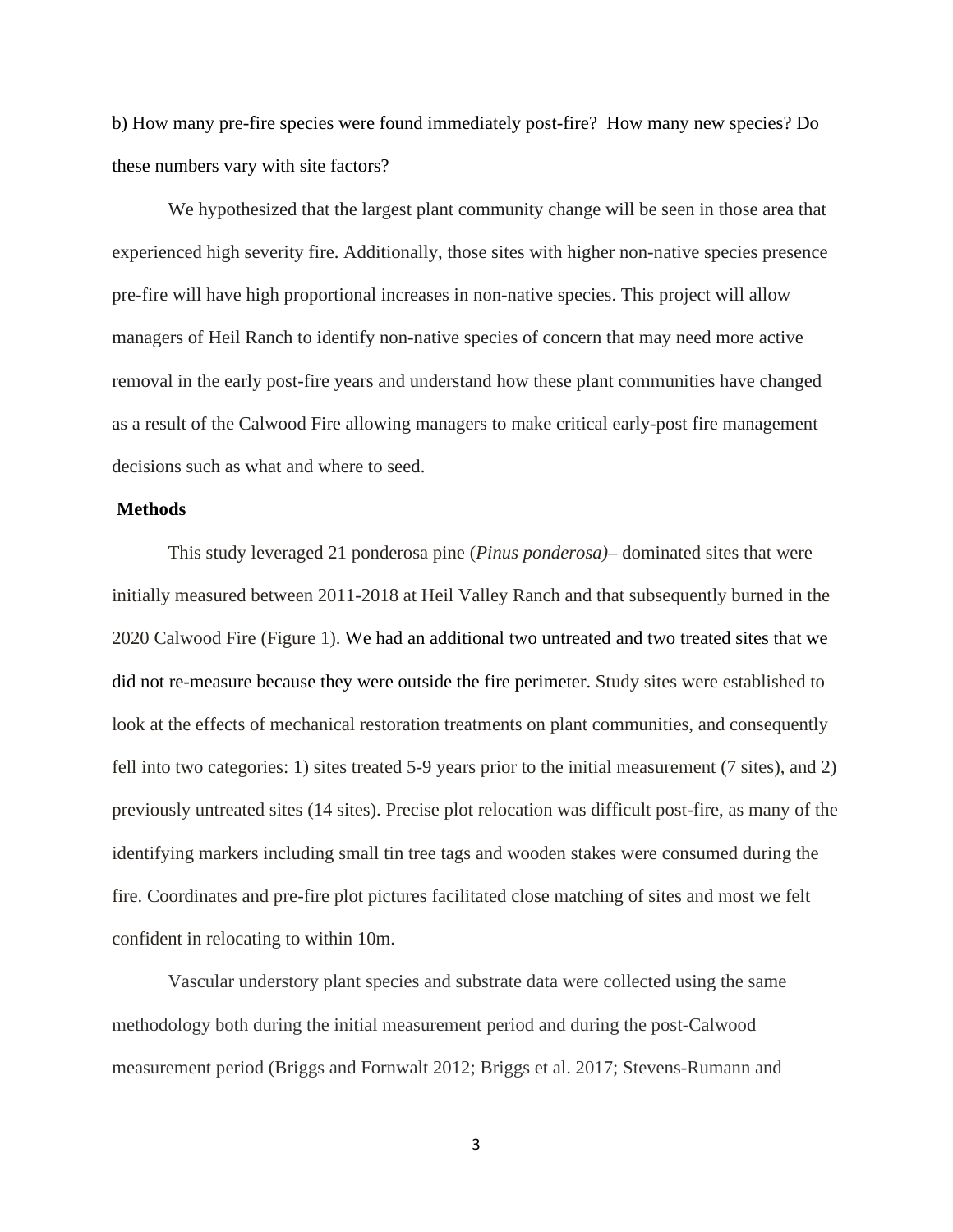Fornwalt 2018). Vascular understory plant species and substrate types (e.g., litter, bare ground, fine wood, coarse wood) were recorded at 100 evenly-spaced observation points along four transects, for a total of 400 observation points per site. Transects radiated from the site center in the cardinal directions. All additional species present within a 0.04 ha circular plot were also noted for species richness metrics. Unknown species were collected and identified later. Species were also classified later into functional groups (e.g., reflecting growth form, nativity) using multiple available references.

Additionally, we conducted overstory tree  $(>1.4 \text{ m tall})$  inventories in a 0.02ha fixed radius plot. Pre-fire only 7 plots followed similar methods while the remaining plots used a variable radius plot. Tree seedling inventories were conducted on the entire plot post-fire. Canopy cover was measured using a point intercept method along two transects post-fire and pre-fire on only seven sites. Burn severity was assessed at each site by determining percent overstory tree mortality within each plot.

Data were analyzed at the community level, the functional group level, and individual key species level. We used a repeated measure two-way analysis of variance to compare treatment and pre- to post-fire richness and cover analyses were done for functional groups and total cover and richness. All analyses were conducted in R (R Core Team 2021).

#### **Results**

The majority of our sites experienced high severity fire, regardless of treatment (13 out of 21 sites). Of the remaining 8 sites, a range of tree mortality was observed, from 0% tree mortality on 1 site, to 3-13% tree mortality by density on an 6 sites, to 56% tree mortality by density at the final site. Tree mortality by density or basal area did not differ between treated and untreated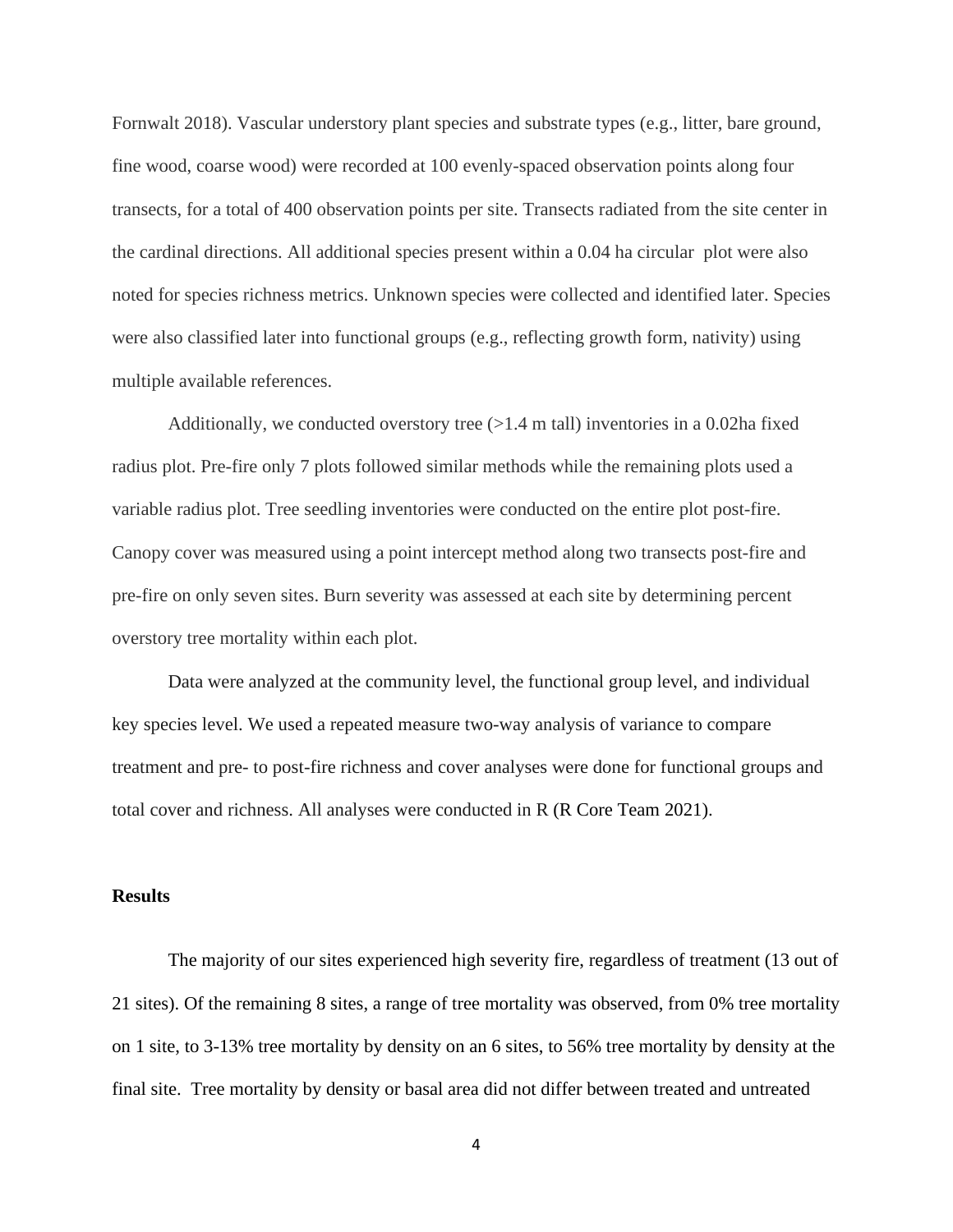sites (F<3.08, P>0.09). Living post-fire canopy was highly correlated with burn severity  $(R^2=0.31, P<0.01)$  and treated sites lost less living canopy cover than untreated sites (F=5.25,  $P=0.04$ ).

Tree seedling germinants were observed on 12 of the 21 sites. Tree seedling density did not differ between treated and untreated sites (F=0.27, P=0.61). Burn severity did predict early post-fire tree seedling density, with few to no seedlings in high mortality sites  $(R^2=0.20, P=0.04)$ .

Substrate cover varied substantially pre- to post-fire, with mean litter cover pre-fire at 90% and 88% for untreated and treated plots, respectively. Conversely, litter cover post-fire was 57% and 37% for the same plots (P=0.03). By contrast bare ground cover increased from 12% on untreated sites and 15% on treated sites pre-fire to 43% for control sites and 67% for treated sites  $(P=0.01)$ .

Understory plant cover was highly variable both pre- and post-fire (Figure 2). Total plant cover was higher on treated sites  $(F=6.1, P<0.01)$  but did not vary pre- to post-fire  $(F<1.0,$ P>0.10). Additionally, total plant cover response did have a significant interaction effect between treatment and pre- to post-fire, meaning that while treated sites had higher cover than control sites pre-fire, their cover did not differ post-fire. Total mean plant cover was 13% in untreated sites pre-fire and was 21% post-fire, while treated sites had a mean total plant cover of 37% in treated areas pre-fire compared to 21% post-fire.

Forbs were the most dominant growth form and did not vary significantly, either by treatment or by measurement period (F<3.6, P>0.06. Similarly, no factors were significantly related to shrub cover (F<1.2, P>0.27). Graminoids did vary between sampling periods, and had a significant interaction (F>7.6, P<0.008). Graminoids were highest on treated areas pre-fire but cover decreased to similar levels in both treated and control areas post-fire.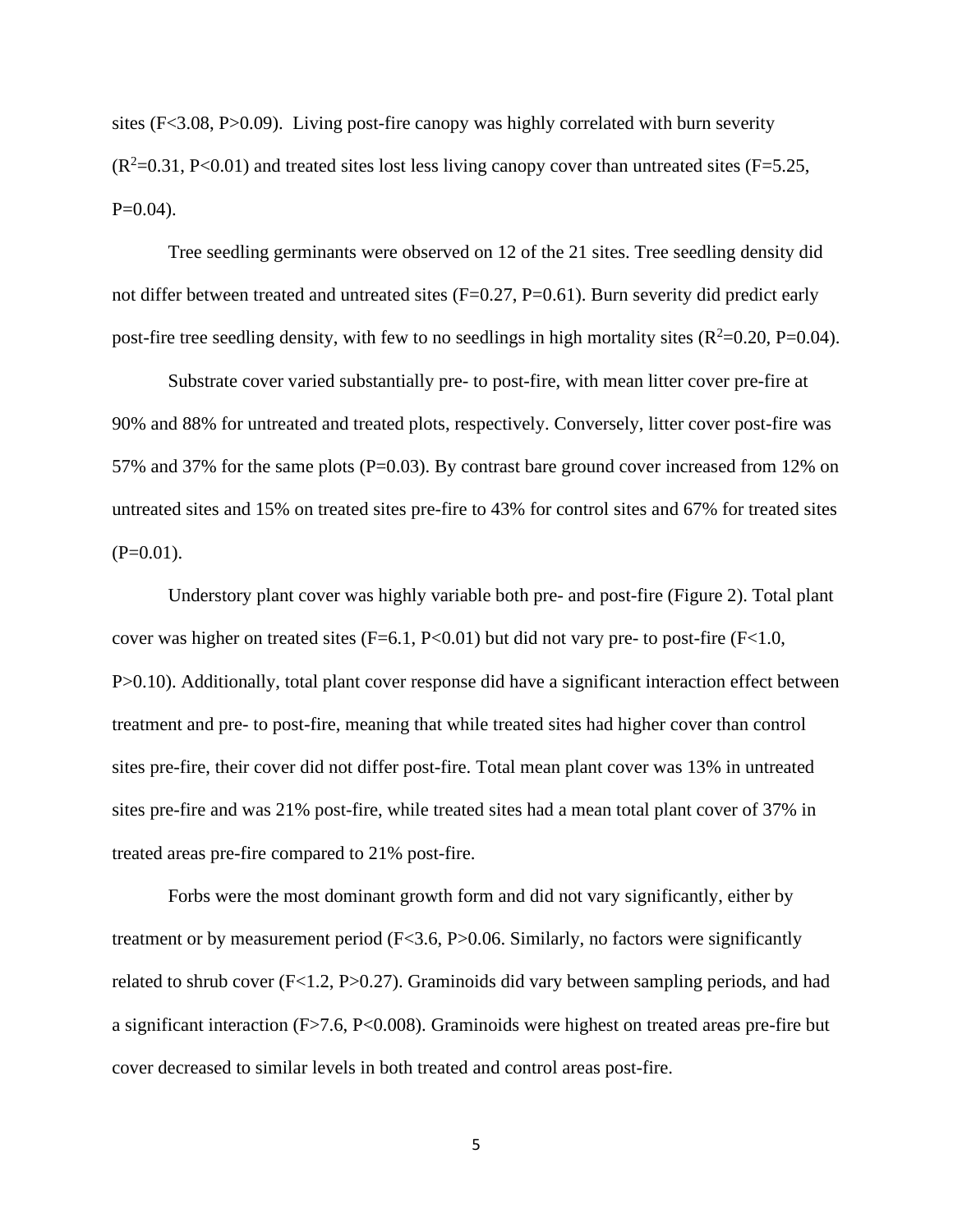Total richness did not vary pre- to post-fire (F=0.39, P=0.53), however some growth forms did experience significant changes in richness (Figure 3). Forb species richness significantly increased post-fire  $(F=9.78, P=0.003)$ , while graminoid species richness declined  $(F=9.30, P=0.004)$  as did shrub species richness  $(F=9.54, P=0.004)$ . Treatment had no impact on richness of these growth forms either pre or post-fire (F<0.9, P>0.1). As such there were slight shifts in species compositions even though the total richness was unchanged. Generally, one-year post-fire these sites had increased dominance of forb species with a smaller component of the community being comprised of grasses and shrubs. The majority (~90% of species) found prefire were found post-fire within each site. Several grass and shrub species were not seen postfire, while multiple forbs not previously seen were observed post-fire.

Native species cover had a significant interaction effect ( $F=5.27$ ,  $P=0.03$ ), where the highest native species cover was on treated areas pre-fire, however control sites, post-fire had the second most abundant cover (Figure 4). Non-native or exotic species cover was significantly influenced by treatment  $(F=9.54, P=0.004)$ , but was not significantly impacted by wildfire (F=0.24, P=0.42). Non-native cover most dominant on treated sites pre and post-fire, with the fire resulting in a slight, yet insignificant, mean decline in non-native species from 16% to 14.5% cover. Untreated sites had a mean of 2.8% non-native cover pre-fire and 7.5% cover post-fire, which were not significantly different. Presence of *Artemisia ludoviciana, Verbascum thapsus, Bromus tectorum,* and *Carduus nutans* was consistent pre-fire to post-fire, and found on the majority of sites. However, *Artemisia ludoviciana* and *Verbascum thapsus* had less than one percent mean cover and *Bromus tectorum* only had a mean cover of 1.5% on untreated sites and 5.2% cover post-fire, which was not higher than pre-fire mean cover. *Carduus nutans* was present on 11 of the 21 sites and *Cirsium arvense* was present on 8 of the 21 sites never exceeding 1% cover.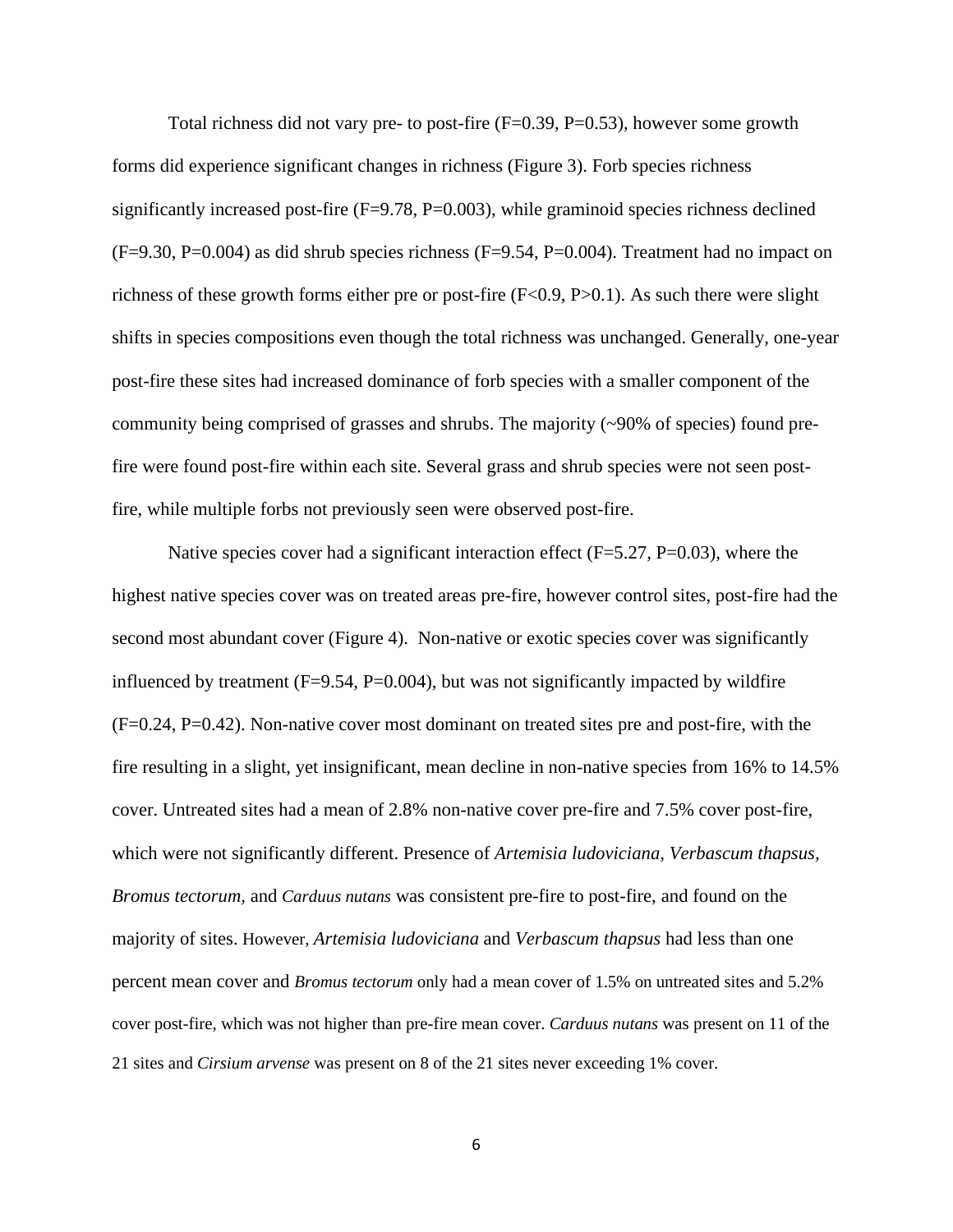## **Discussion and Conclusion**

This study is one of the few to examine pre to post-fire plant communities. Multiple studies have examined plant communities post-fire (e.g. Day et al. 2017, Dodge et al. 2019), even multiple time steps post-fire, however rarely do fires occur where pre-fire data has been collected (Fornwalt and Kauffman et al. 2014). Here we saw consistency in pre to post-fire vegetation communities, and a decline in cover and some transitions in species dominance. Whether sites experienced pre-fire treatments had little impact on tree survival and post-fire plant cover. The Calwood Fire burned in a high wind and low fuel moisture conditions that resulted in generally high severity fire throughout much of the burn perimeter (inciweb.com last accessed January 1, 2022). This does not address questions of treatment effectiveness but rather an artifact of the location of our pre-fire plots that did burn, especially in this fast moving fire.

Substrate changed from predominantly litter and duff cover to bare ground and rock exposure (Figure 4). Surprisingly, total plant cover did not change between untreated sites pre to post-fire, but did decline in treated sites. This change in cover was predominantly driven by a decrease in graminoid cover, while forb cover either remained the same or in many cases increased post-fire and little change was detected in shrub cover. Vegetation cover was higher on these sites in Boulder than other studies that examined immediate post-fire vegetation cover, such as Dodge et al. (2019) in Oregon who found less than 10% cover on average in both treated and untreated forests burned at low and high severity. Fornwalt and Kauffman (2014) also found slightly lower mean plant cover the year following the Hayman Fire, though it rebounded to mean cover values observed here. Similar to Fornwalt et al. (2010) we don't see high dominance in exotic species and presence of exotic species was consistent pre to post-fire. Plant communities did shift to higher dominance of forb species and less representation of shrubs and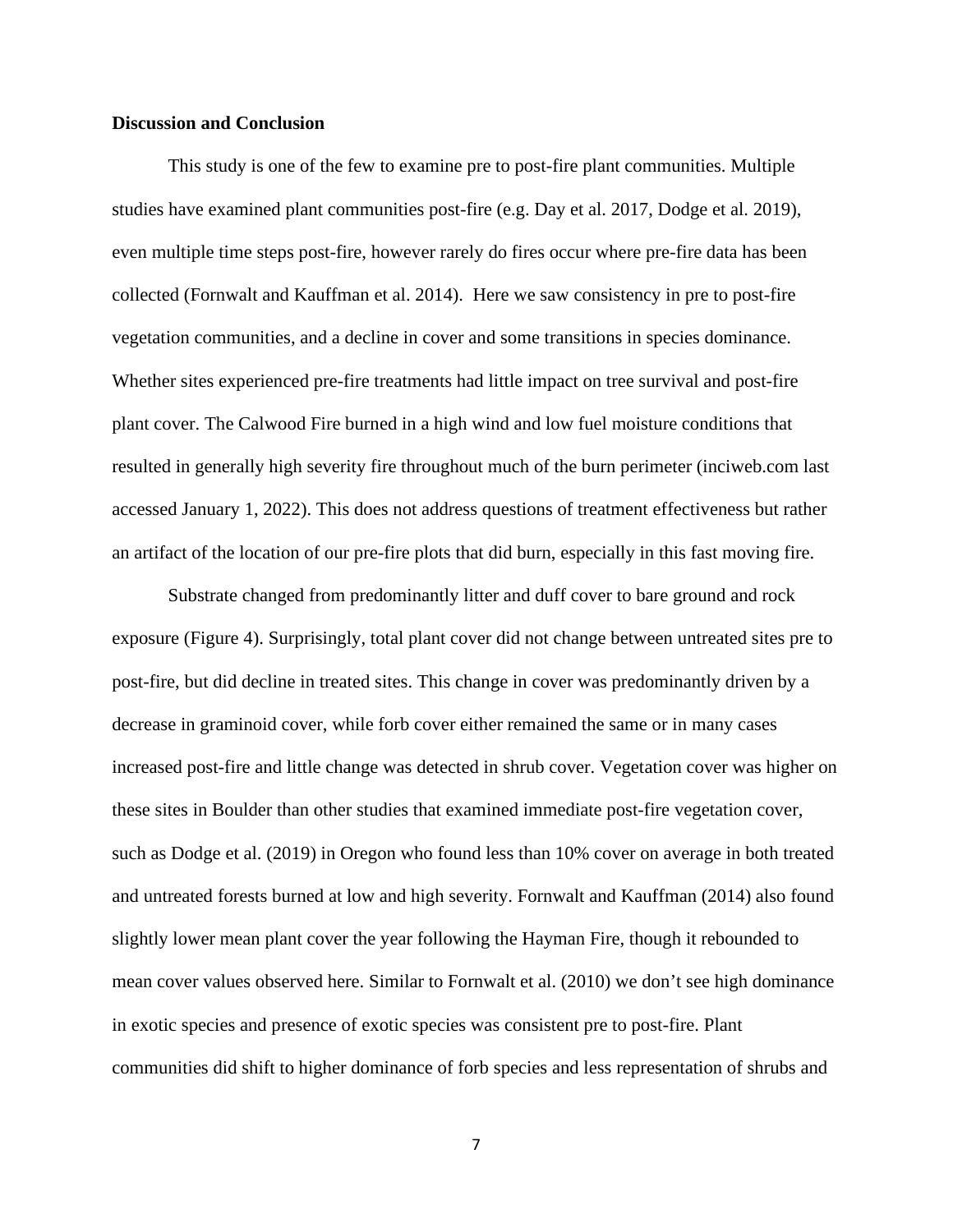grass species similar to a study in Arizona that showed differences in plant communities early in the post-fire period (Shive et al. 2013). This is likely because Shive et al. (2013) had larger representation of varying burn severities in both treated and untreated sites, compared to our sites which may have shown more variability in plant communities compared to our largely high severity sites.

We were unable to answer one of our originally hypothesized questions: "for species found immediately post-fire, what is the role of post-fire regeneration mechanisms?" during data collection identifying this across most species was impeding progress to complete all 21 site remeasurements. We would like to revisit the regeneration mechanism data collected on a subset of sites in the future to continue to explore these questions of regeneration mechanisms in the early post-fire time period.

Overall this study demonstrates the resilience of understory plant communities even in the face of extreme fire weather and high severity fire. While overstory characteristics change precipitously, with high mortality in many of our sites, understory plant community response and even ponderosa pine germinants were abundant. Numerous post-fire management considerations are warranted, however, from the perspective of plant communities, many are recovering similar if not in higher abundance than seen in other sites. Additionally, one year post-fire tree germinants offer hope for forest reestablishment at least at some sites. Additional post-fire data collection is needed to truly understand the trajectory of these recently burned stands but these early post-fire community responses bode well for long term vegetation response, even in the absence of trees.

## **Acknowledgement**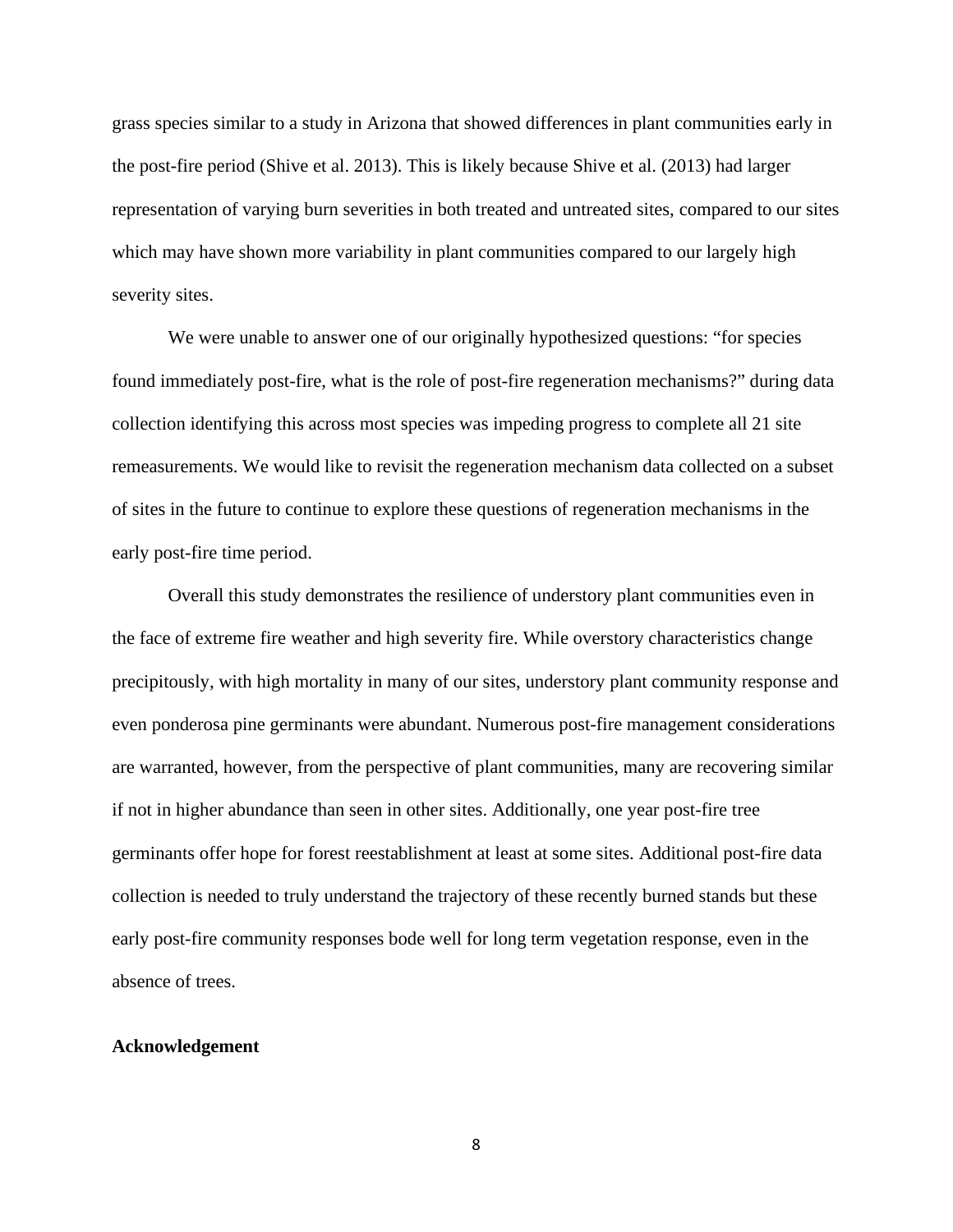We thank the Colorado Forest Restoration Institute field crews for data collection, especially Anna Freundlich for leading post-fire field data collection. We thank Boulder County Open Space for funding this project.

# **Literature Cited**

- Briggs JS and Fornwalt PJ (2012) Effects of forest restoration treatments on ponderosa pine ecosystems in Boulder County, ColoradoBoulder County Final Research Report
- Briggs, J.S, Fornwalt, P.J. & Feinstein, J.A. (2017) Short-term ecological consequences of collaborative restoration treatments in ponderosa pine forests of Colorado. Forest Ecology and Management 395, 69-80.
- Clarke PJ, Lawes MJ, Midgley JJ, Lamont BB, Ojeda F, Burrows GE, Enright NJ, Knox KJE. 2013. Resprouting as a key functional trait: how buds, protection and resources drive persistence after fire. New Phytologist 197: 19–35.
- Colorado State Forest Action Plan (2020) [https://csfs.colostate.edu/media/sites/22/2020/10/2020](https://csfs.colostate.edu/media/sites/22/2020/10/2020%20ForestActionPlan.pdf)  [ForestActionPlan.pdf.](https://csfs.colostate.edu/media/sites/22/2020/10/2020%20ForestActionPlan.pdf)
- Coop J, Parks S, **Stevens-Rumann CS,** Whitman E, Parisien M, Hurteau M, North M, Collins B, et al. (2020) Wildfire driven conversion in western north America. Bioscience, 70 (8): 659-673.
- Day, N.J., Carriere, S., Baltzer, J.L., 2017. Annual dynamics and resilience in post-fire boreal understory vascular plant communities. For. Ecol. Manag. 401, 264–272.
- Dodge, J.M., Strand, E.K., Hudak, A.T., Bright, B.C., Hammond, D.H., Newingham, B.A. (2019) Short- and long-term effects of ponderosa pine fuel treatments intersected by the Egley Fire Complex, Oregon, USA. Fire Ecol. 15, 40.
- Fornwalt, P.J., Kaufmann, M.R., & Stohlgren T.J. (2010) Impacts of mixed severity wildfire on exotic plants in a Colorado ponderosa pine–Douglas-fir forest. Biological Invasions 12, 2683-2695.
- Fornwalt, P.J. & Kaufmann, M.R. (2014) Understory plant community dynamics following a large mixed severity wildfire in a *Pinus ponderosa-Pseudotsuga menziesii* forest, Colorado, USA. Journal of Vegetation Science 25, 805-818

Johnstone et al. (2016) Front Ecol Environ 14, 369–378

- Lamont BB, He T, Downes K. 2013. Adaptive responses to directional trait selection in the Miocene enabled Cape proteas to colonize the savanna grasslands. Evolutionary Ecology 27: 1099–1115.
- Pausas JG, Keeley JE. 2014. Evolutionary ecology of resprouting and seeding in fireprone ecosystems. New Phytologist 204: 55–65.
- Pachauri RK and Meyers LA (2014) Intergovernmental Panel on Climate Change, Geneva, Switzerland.
- Romme WH, Boyce MS, Gresswell RE, Merrill EH, Minshall GW, Whitlock C, Turner MG (2011) Twenty years after the 1988 Yellowstone fires: lessons about disturbance and ecosystems. Ecosystems.
- Shive, K.L., Sieg, C.H., Fulé, P.Z. (2013) Pre-wildfire management treatments interact with fire severity to have lasting effects on post-wildfire vegetation response. For. Ecol. Manage. 297, 75–83.
- Stevens-Rumann CS and Fornwalt PJ (2018) Forest vulnerability to disturbances. Boulder City and Boulder County Final Research Report.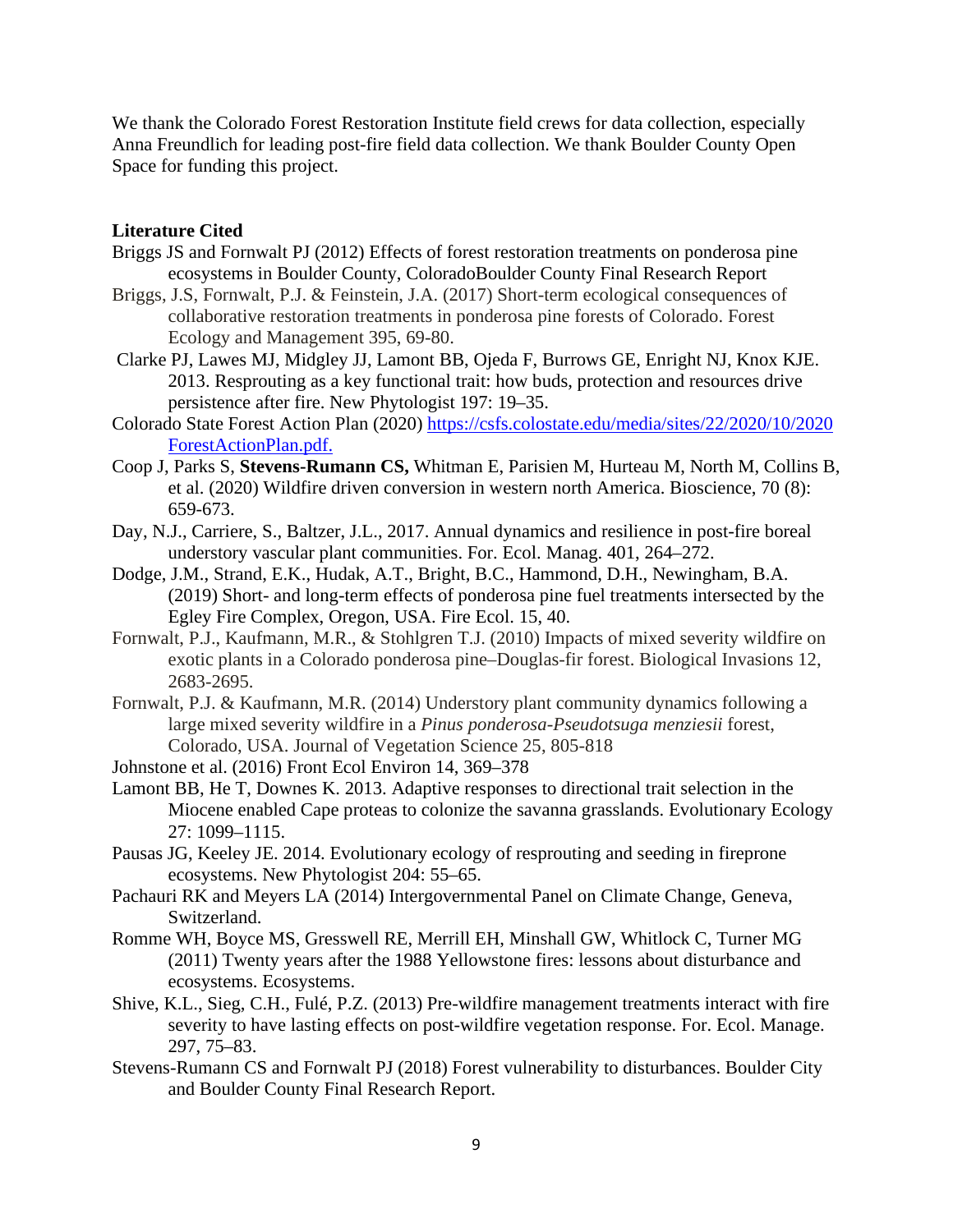

Figure 1. Pre-existing sites at Heil Valley Ranch that were measured between 2011-2018 and were remeasured in 2021 following the Calwood Fire.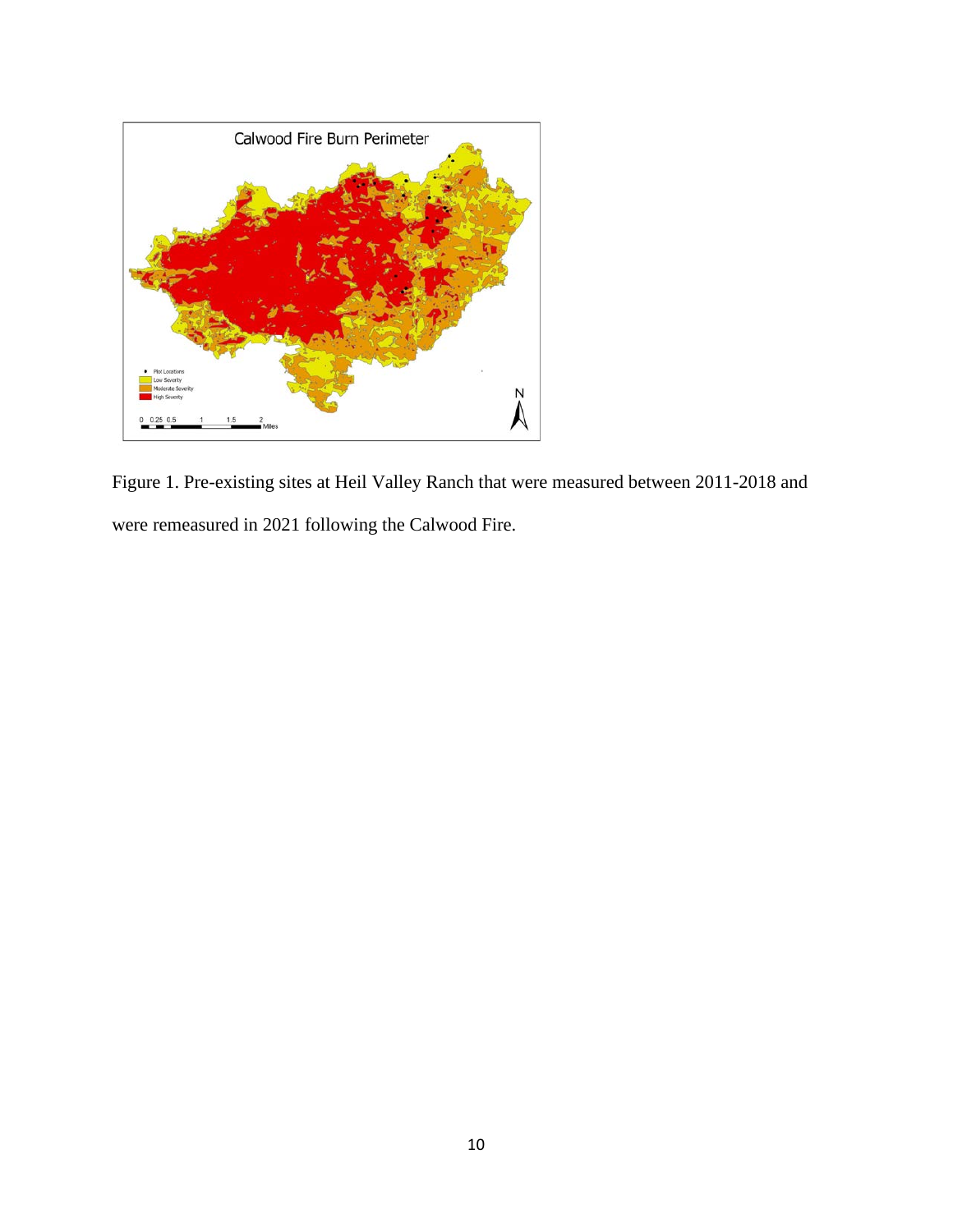

Figure 2: Total vegetation cover and vegetation cover by functional group in percent pre to post fire and by treatment.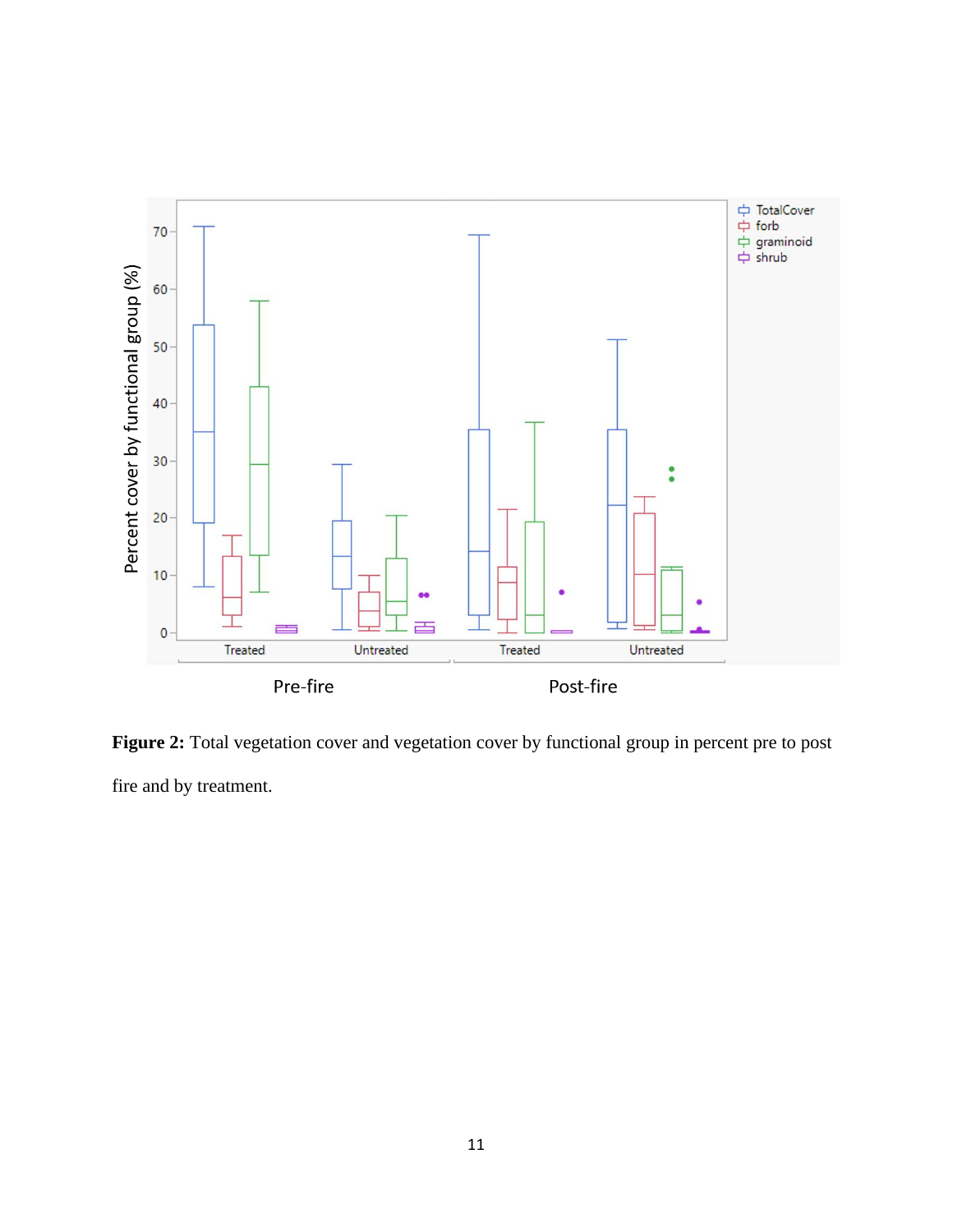

Figure 3: Total species richness and richness by functional group in percent pre to post fire and by treatment.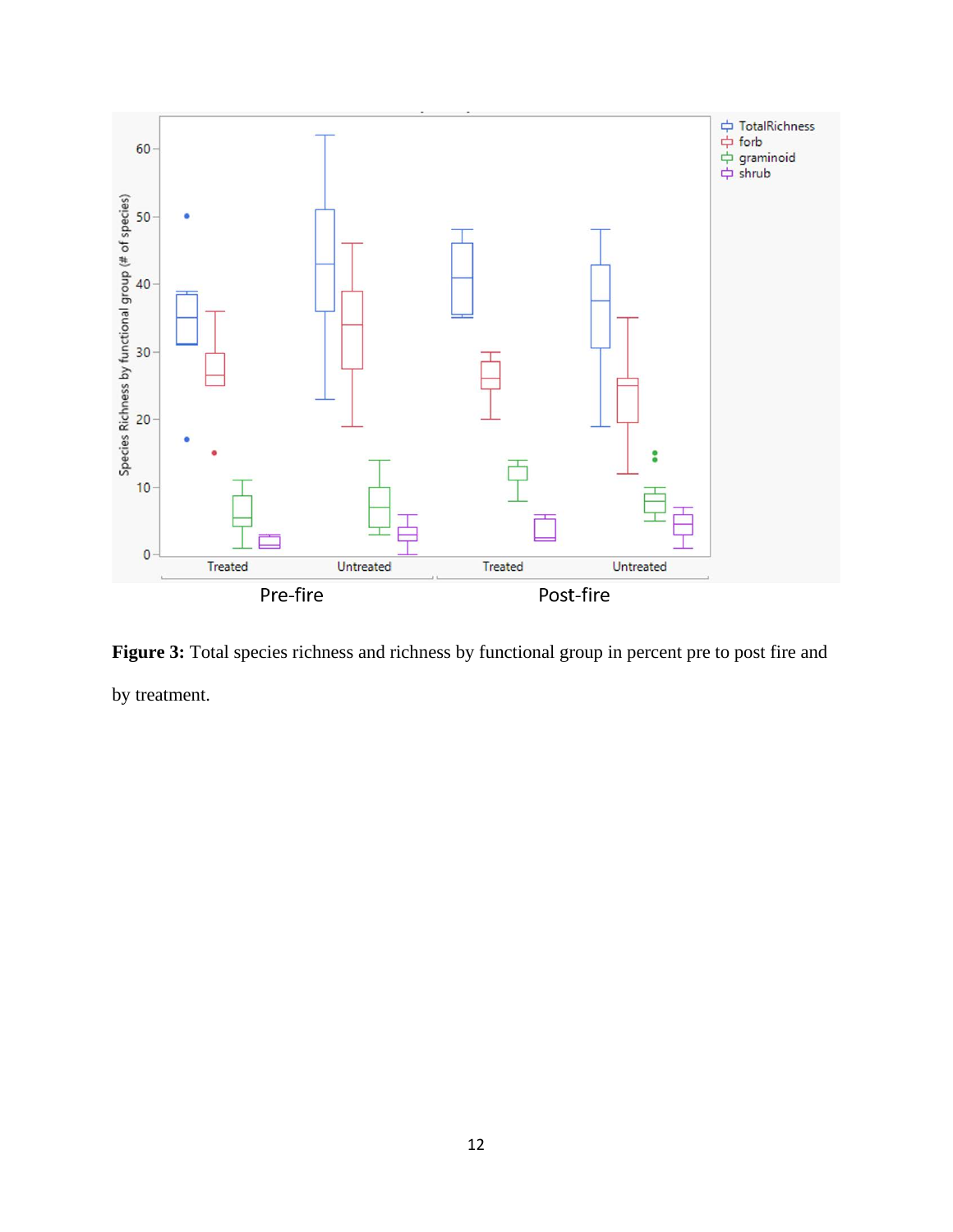

Figure 4: Percent cover by nativity (exotic versus native) pre- and post-fire and by treatment.